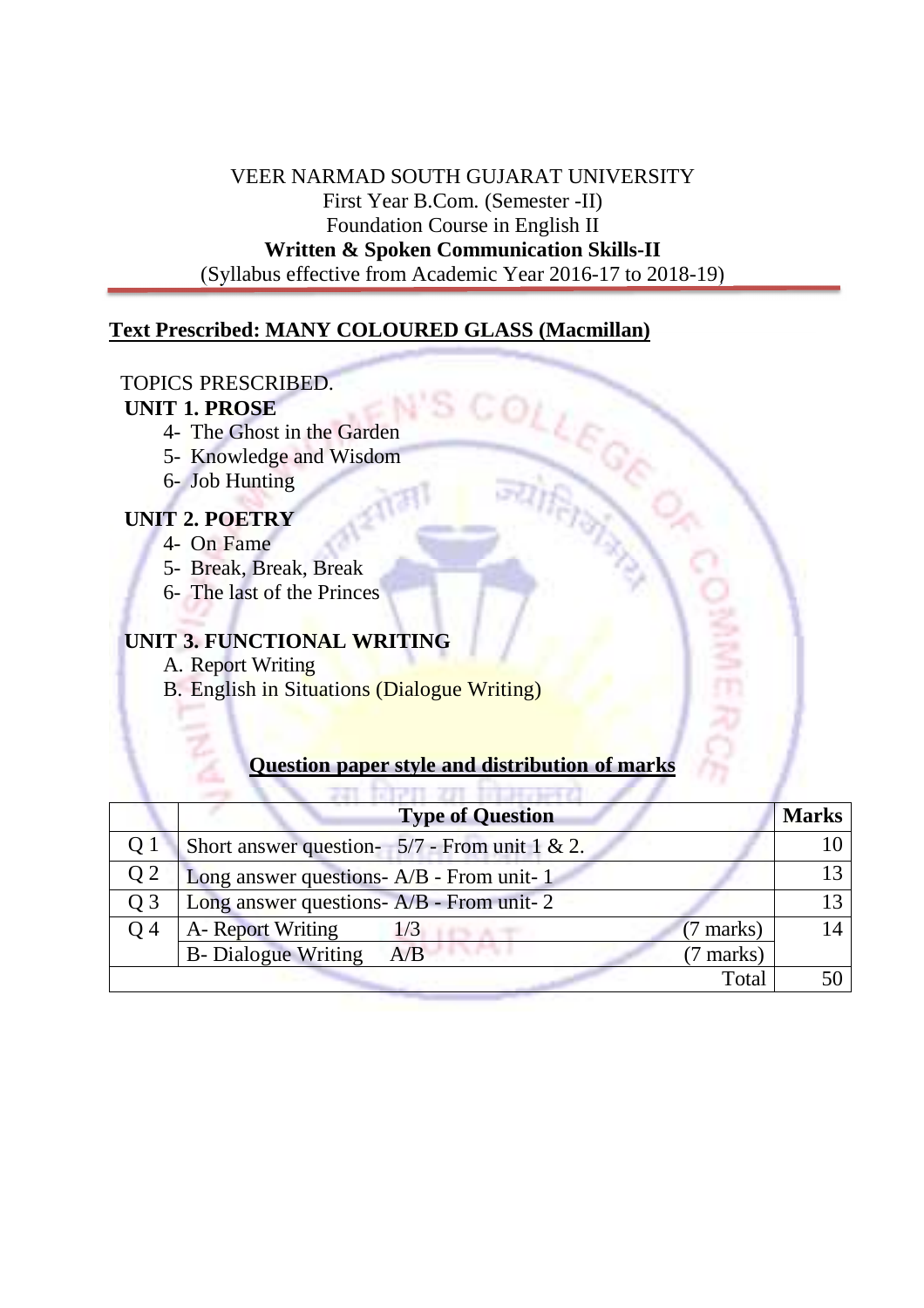# VEER NARMAD SOUTH GUJARAT UNIVERSITY First Year B.Com. (Semester -II) **Environmental Studies II**

Course Code - FC 230 A

(Syllabus effective from Academic Year 2011-12 onwards)

| Unit | <b>Course Contents</b>               |
|------|--------------------------------------|
|      | Pollution                            |
|      | Social Issues and the Environment    |
|      | Human Population and the Environment |
|      | Field Work (for Assignments Only)    |

## **Suggested Readings**:

1. Textbook of Environmental Studies for Undergraduate Courses by Erach Bharucha

# **Distribution of marks**

| <b>Q. No.</b>    | <b>Type of Question</b>         |              | <b>Marks</b> |
|------------------|---------------------------------|--------------|--------------|
| O 1              | <b>Objective Type Questions</b> | 10 out of 10 |              |
| Q <sub>2</sub>   | <b>Short Answer Questions</b>   | 4 out of 6   | 12           |
| $\overline{O}$ 3 | <b>Short Notes</b>              | $2$ out of 4 | 16           |
| O 4              | <b>Essay Type Question</b>      | 1 out of 2   | 16           |
| Q 5              | <b>Essay Type Question</b>      | 1 out of 2   |              |
|                  |                                 | Total        |              |

वमिसा विश्वास

SURAT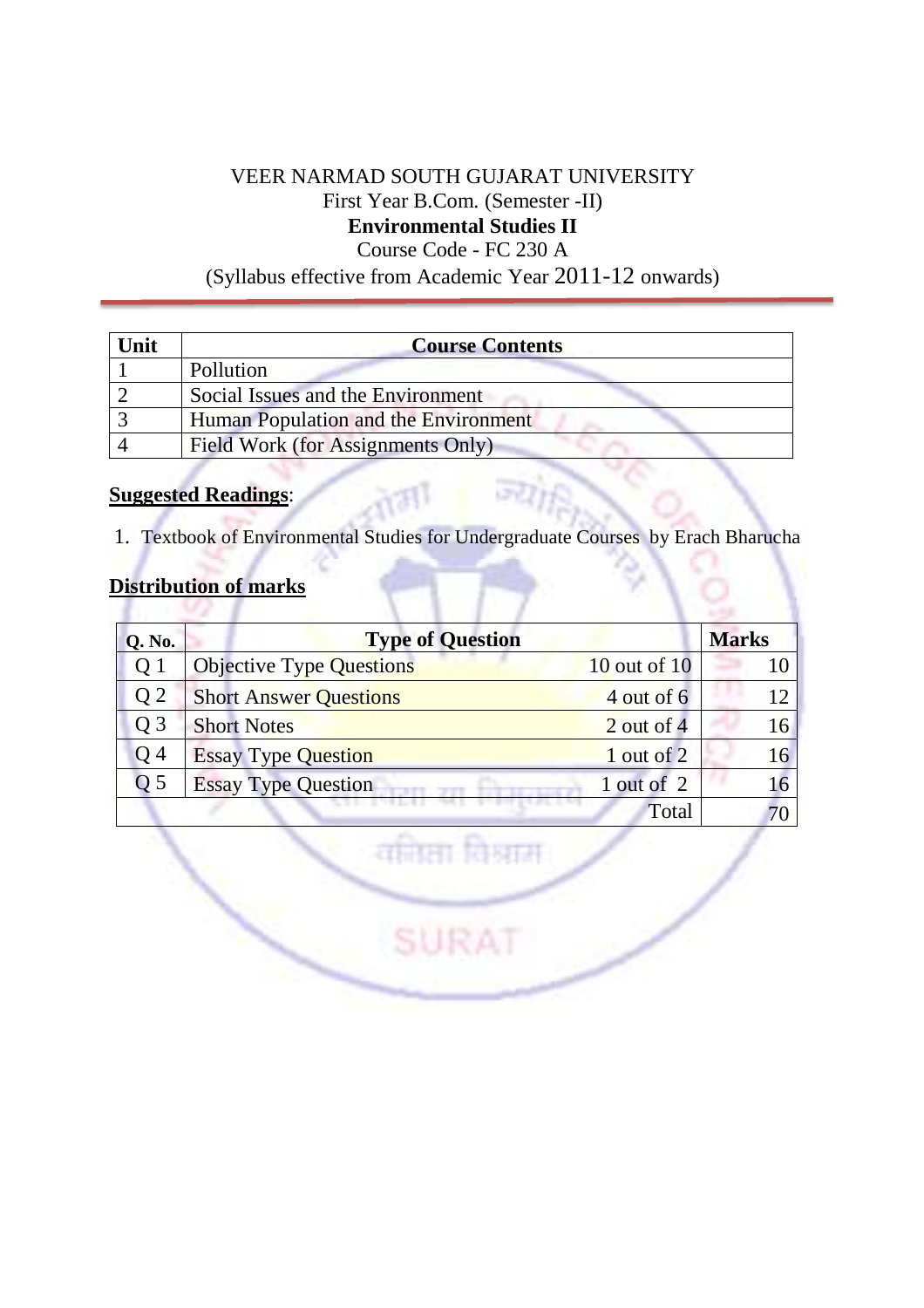## VEER NARMAD SOUTH GUJARAT UNIVERSITY First Year B.Com. (Semester -II) **Business Economics II**  (Syllabus effective from Academic Year 2016-17 onwards)

## **Objective:**

Objective of this syllabus is to introduce the First Year Students of Commerce faculty with various micro economic concepts and its application in decision making for business.

| Unit           | <b>Course Contents</b>                                          | Weightage |
|----------------|-----------------------------------------------------------------|-----------|
| 1              | (A) Price and Output Determination:                             | 25%       |
|                | Perfect Competitions: Meaning - Characteristics - Short         |           |
|                | Run and Long Run Equilibrium of a Firm and Industry             |           |
|                | Monopoly Market: Meaning, Features, Determination of            |           |
|                | Price and Output under Monopoly                                 |           |
|                | <b>Price Discrimination: Meaning, Types and Essential</b>       |           |
|                | <b>Conditions for Possibility and Profitability</b>             |           |
|                | (B) Price and Output Determination:                             | 25%       |
|                | <b>Monopolistic Competition: Meaning - Characteristics -</b>    |           |
|                | Price and Output determination of aFirm - Group                 |           |
|                | Equilibrium - Selling Cost - Shape of Selling Cost Curve        |           |
|                | <b>Oligopoly: Main Features - Sweezy's Kinked Demand</b>        |           |
|                | Curve Model- Price Leadership.                                  |           |
| $\overline{3}$ | <b>Capital Budgeting:</b>                                       | 25%       |
|                | <b>Capital Budgeting:</b> Meaning - Nature of Capital Budgeting |           |
|                | - Factors Influencing Investment Decision                       |           |
|                | <b>Techniques of Investment Appraisal: Pay Back Period</b>      |           |
|                | Method - Average Rate of Return Method (ARR) - Net              |           |
|                | Present Value Method (NPV) - Internal Rate of Return            |           |
|                | Method(IRR) with Examples                                       |           |
|                | <b>Sources of Fund: External Sources - Internal Sources</b>     |           |
|                | <b>Capital Rationing</b>                                        |           |
| $\overline{4}$ | <b>Theory of Profit:</b>                                        | 25%       |
|                | Profit: Meaning - Nature-Theories of Profit: Clark's            |           |
|                | Dynamic Theory - Schumpeter's Innovation Theory -               |           |
|                | Knight's Risk, Uncertainty bearing Theory - Monopoly            |           |
|                | Theory of Profit. Distinction between Accounting Profit and     |           |
|                | <b>Economic Profit</b>                                          |           |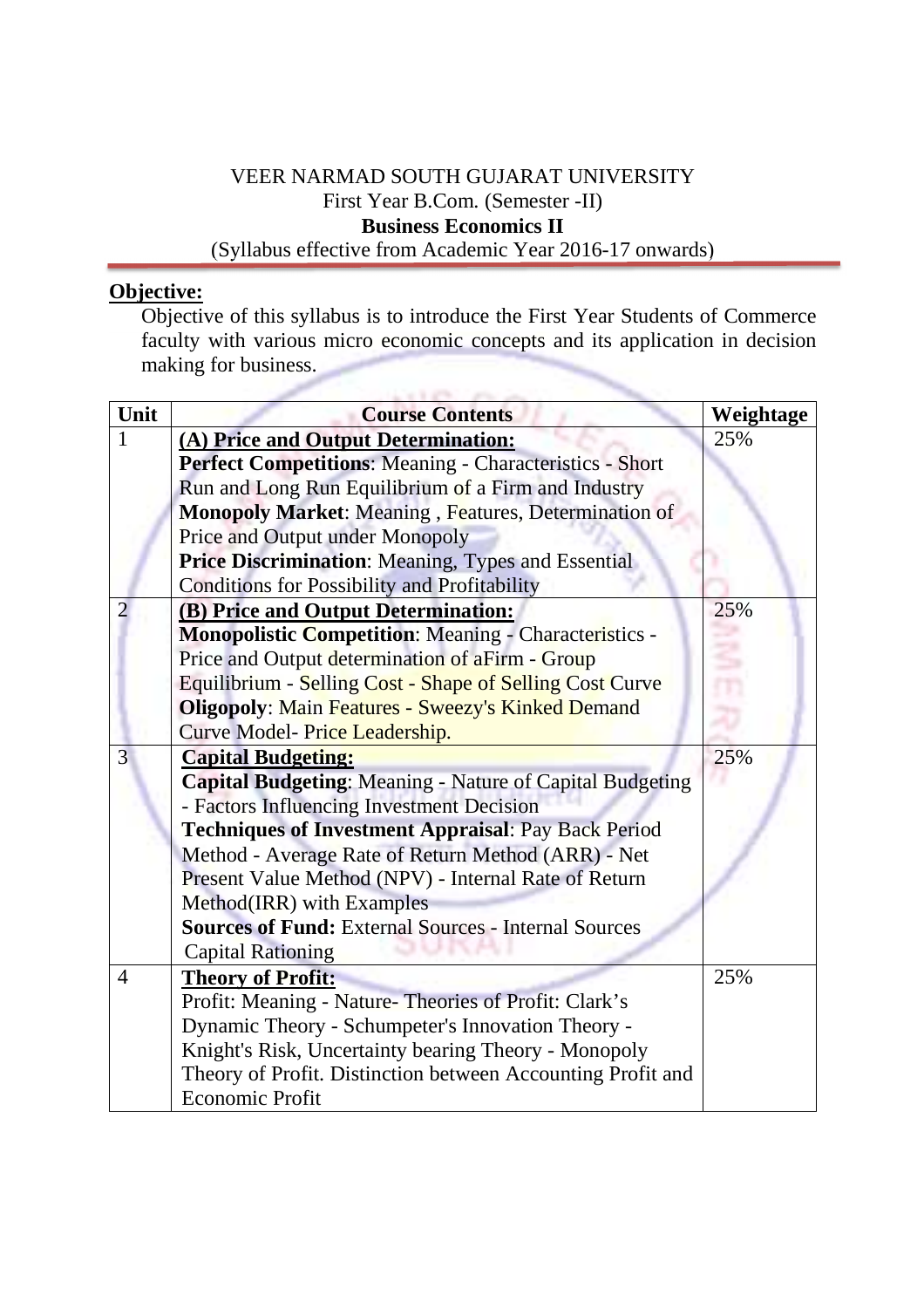#### **Suggested Readings:**

- 1. MC Nair, M. P. and R. S. Mariam. Problems in Business Economics, MC GrawHill, N. Y. 1941
- 2. Joel Dean. Managerial Economics, Prentice Hall, Englewood Cliffs, N. J.
- 3. Spencer M. H. and Siegelman Managerial Economics Richard Irwin 1964.
- 4. Hague D. C. Managerial Economics -- Analysis for Business Decision, Longmans, London. 1969.
- 5. Graham P Managerial Economics, Adission wisely Publishing Co. Massachusetts, 1980.
- 6. G. S. Gupta Managerial Economics, Tata McGraw Hill.
- 7. H. L. Ahuja Principals of Micro Economics S. Chand & Co. New Delhi.
- 8. R. L. Varshney and K. L. Maheshwari Managerial Economics Chand andCo. New Delhi.
- 9. પ્રા. રીચાર્ડ લિપ્સી, વાસ્તવદશી અથેશાસ્ત્ર, (ભાગ ૧, ૨ ) ચુનિ. ગ્રંથ નિર્માણ બોર્ડ (અનવાદ)
- $10.$  પ્રો. એચ. કે. ત્રિવેદી, અર્થશાસ્ત્રના સિદ્ધાંતો મૂલ્ય અને વહેચણી. યુનિ. ગ્રંથ નિર્માણ બોર્ડ
- 11. પ્રો. આર. કે.અમીન- મુલ્યના સિદ્ધાંતો,યુનિ. ગ્રંથ નિર્માણ બોર્ડ

बिटा

सा

<u>12. બોમલ અર્થશાસ્ત્રના સિદ્ધાંતો અને કર્યાત્મક પૃથક્કરણ,થુનિ. ગ્રંથ નિર્માણ બોર્ડ(અનવાદ)</u>

वनिता विश्राम

SURAT

विमचत्तय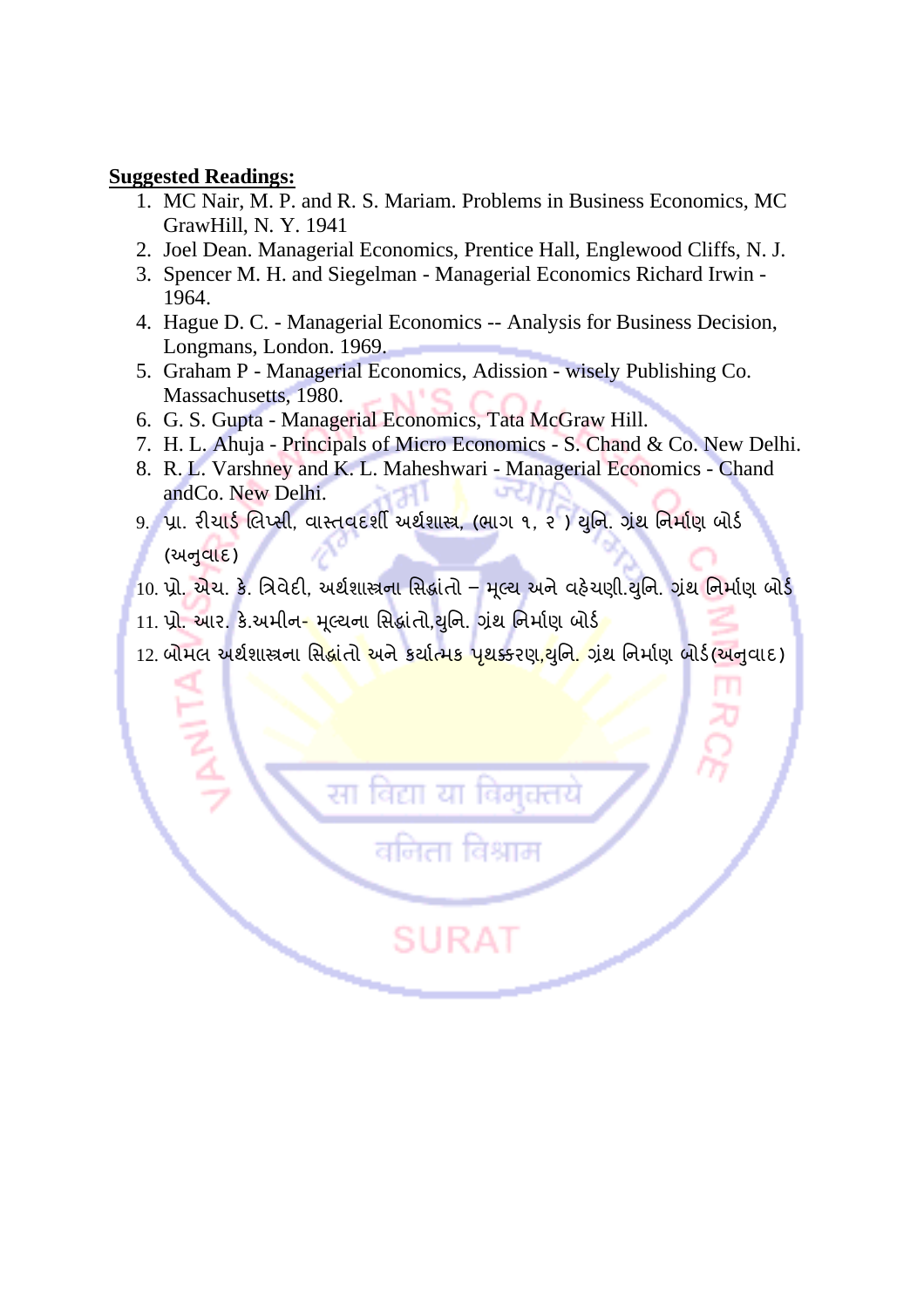# VEER NARMAD SOUTH GUJARAT UNIVERSITY First Year B.Com. (Semester -II) **Business Administration II CC-203**

Course Code CC-210 A

(Syllabus effective from Academic Year 2017-18 onwards)

| Unit           | <b>Course Contents</b>                              | Weightage |
|----------------|-----------------------------------------------------|-----------|
|                | <b>Motivation</b>                                   | 20%       |
|                | Meaning and definitions,                            |           |
|                | Tools of Motivation,                                |           |
|                | Principles of Maslow and Herzberg.                  |           |
|                | Theory X and Y.                                     |           |
| $\overline{2}$ | <b>Directing and Leadership</b>                     | 20%       |
|                | Directing: Meaning and Principles                   |           |
|                | Leadership: Meaning, Definitions, Characteristics,  |           |
|                | <b>Types of Leadership</b>                          |           |
| 3              | <b>Communication</b>                                | 20%       |
|                | Concept and Difference of Reporting and             |           |
|                | Communication                                       |           |
|                | Network of Communication,                           |           |
|                | <b>Barriers to Effective Communication.</b>         |           |
|                | <b>Types of Communication</b>                       |           |
| 4              | <b>Training</b>                                     | 15%       |
|                | Meaning, Types of training (workers and supervisor) |           |
|                | Advantages and Disadvantages of Training            |           |
| 5              | <b>Internet Commerce</b>                            | 15%       |
|                | Concept of E-Commerce : its merits and demerits,    |           |
|                | B2B, B2C, C2C, B2G,                                 |           |
|                | <b>Event Management</b> : Meaning, Nature, Scope,   |           |
|                | <b>Significance, Components</b>                     |           |
| 6              | <b>Case Study</b>                                   | 10%       |
|                |                                                     |           |

## **Note:**

- 1. Topics 1 to 3 are to be taught through case-study.
- 2. Only theoretical idea is to be given for topic No.4 and practical are not expected.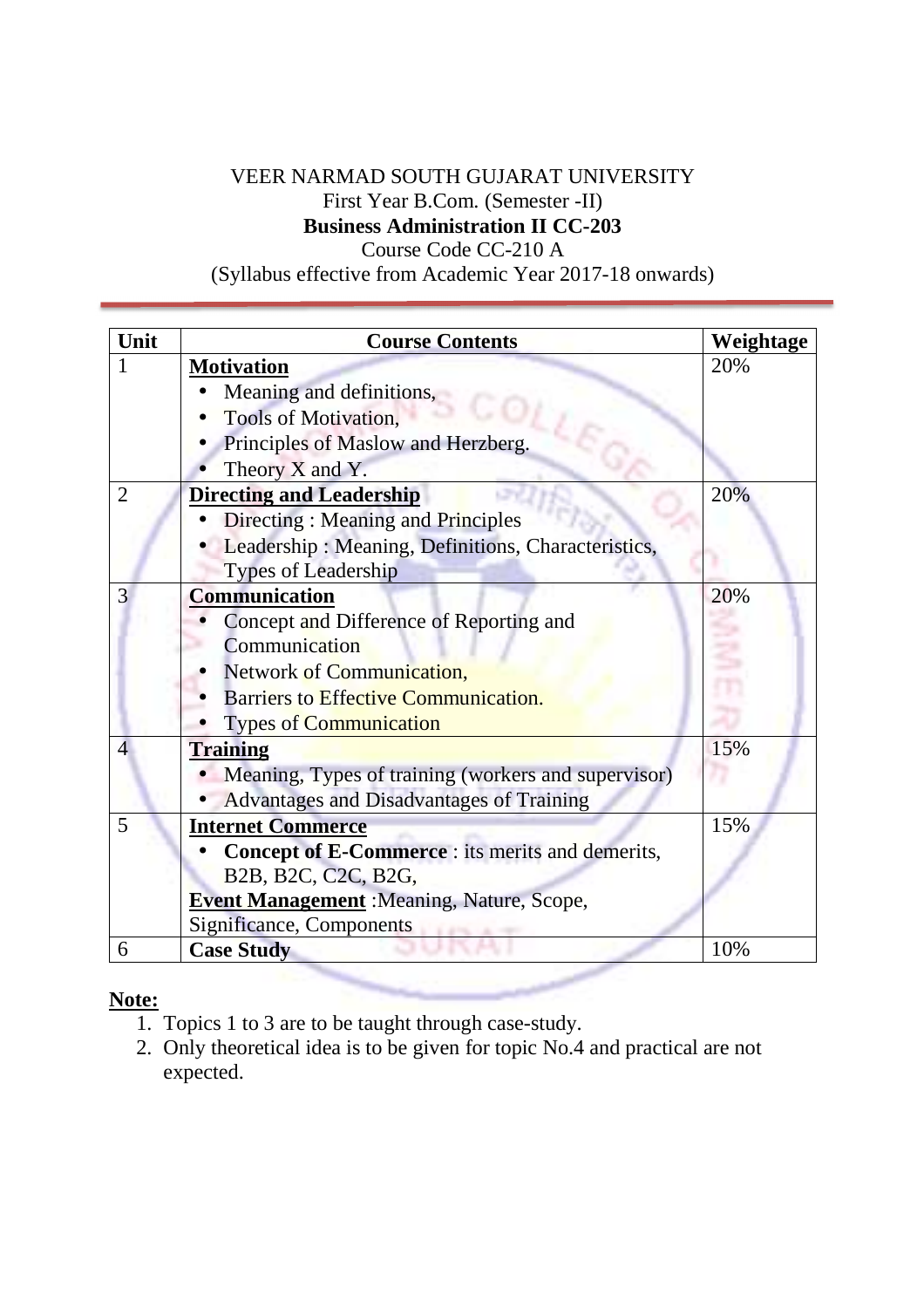# **VEER NARMAD SOUTH GUJARAT UNIVERSITY First Year B.Com. Semester – II Course Code - CC 205 A Financial Accounting Paper -II (Syllabus effective from Academic Year 2018-19 onwards)**

# **Objectives:**

- To impart basic accounting knowledge as applicable to business.
- To impart the further knowledge of concepts, theories and principles and their application in the subject of accounting. SV.

| Sr.                     | <b>Course Inputs (As per UGC Model Curriculum)</b>      | Weightage |
|-------------------------|---------------------------------------------------------|-----------|
| No.                     |                                                         |           |
| 1                       | <b>Consignment Accounts:</b>                            | 25%       |
|                         | Important terms                                         |           |
|                         | <b>Accounting records</b>                               |           |
|                         | Valuation of unsold stock                               |           |
|                         |                                                         |           |
|                         | <b>Joint Venture Account:</b>                           | 25%       |
|                         | <b>Meaning of Joint venture</b>                         |           |
|                         | Joint venture and partnership                           |           |
|                         | <b>Accounting records</b>                               |           |
|                         |                                                         |           |
| 3                       | <b>Hire - Purchase System:</b>                          | 25%       |
|                         | Meaning of hire-purchase contract                       |           |
|                         | Legal provisions regarding hire purchase contract       |           |
|                         | Accounting records for goods of substantial sale values |           |
|                         | After sales service                                     |           |
| $\overline{\mathbf{4}}$ | <b>Accounting Standards:</b>                            | 25%       |
|                         | 1. Accounting Standard Board (ASB)                      |           |
|                         | 2. Procedure for issue of Accounting Standards          |           |
|                         | 3. Importance of Accounting standards                   |           |
|                         | 4. List of Accounting Standards                         |           |
|                         | 5. i. AS-1: Disclosure of Accounting Policies           |           |
|                         | ii. AS-2: Valuation of Inventories                      |           |
|                         | iii. AS-9: Revenue Recognition                          |           |
|                         | iv. AS-10: Fixed Assets                                 |           |
|                         |                                                         |           |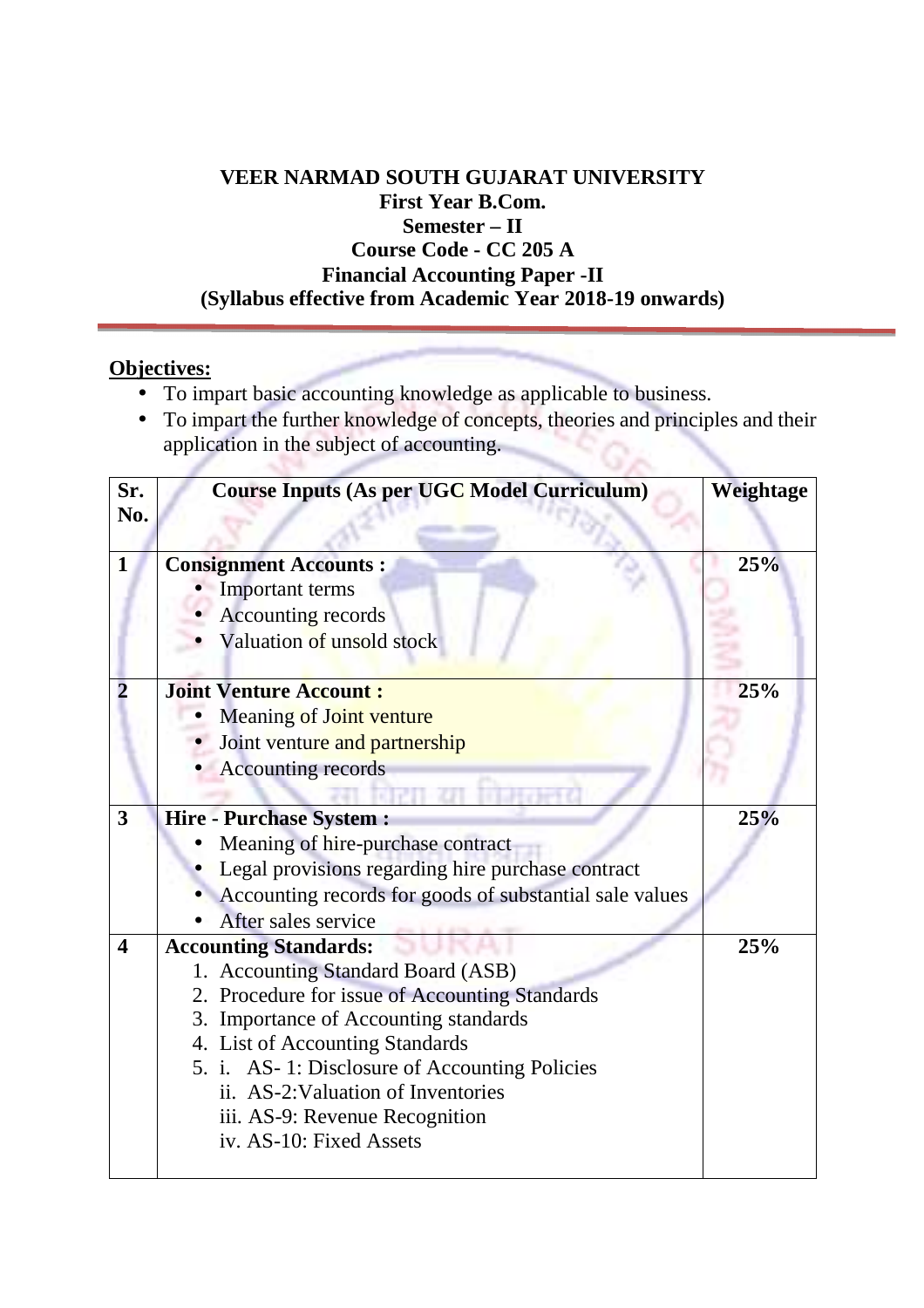## **Note:**

- 1. For calculating practical accountancy problem, the accounting principles as per Indian Accounting Standards should be explained and considered
- 2. Practical problems shall not exceed 70% of total weightage.

# **Suggested Readings:**

- 1. Anthony Robert, Reece J.S. : Accounting Principles; Richard D. Irwin Inc.
- 2. Gupta. R. L and Radhaswamy M. : Financial Accounting; Sultan Chand and Sons, NewDelhi.
- 3. Mongo J. R., Ahuja Girish and SehgalAshok : Financial Accounting ; Mayur Paper Back, Noida.
- 4. Shukla M. C., Grewal T. S. and Gupta S. C. : Advanced Accounts; S. Chand & Co. New Delhi.
- 5. Compendium of Statement and Standards Accounting : The Institute of Chartered Accountants of India, New Delhi.
- 6. Agarwala A. N. Agarwala K. N. : Higher Science of Accountancy ; KitabMahal,Allahabad
- 7. Rathnam&Hanumanta : Advanced Accounting ; KitabMahal Agra
- 8. HarishikeshChakravorty : Advanced Accounting ; Oxford University Press.
- 9. B. D. Agrawal, Financial Advanced Accounting Vol. I ⅈ Premier Pub. Book Co., Delhi.
- 10.Xavier : Advanced Accountancy ; Tata McGraw Hill.
- 11.Ashok Sehgal& Deepak Sehgal : Financial Accounting ; Taxman Publications. सीनता हि था स
- 12.S. K. Bhattacharya : Accounting for Management ; Vikas Publisher.
- 13.Accounting Standards: Taxmann Publications, New Delhi
- 14.Das Gupta:Indian and International Accounting Standards, Sultan Chand & Sons, New Delhi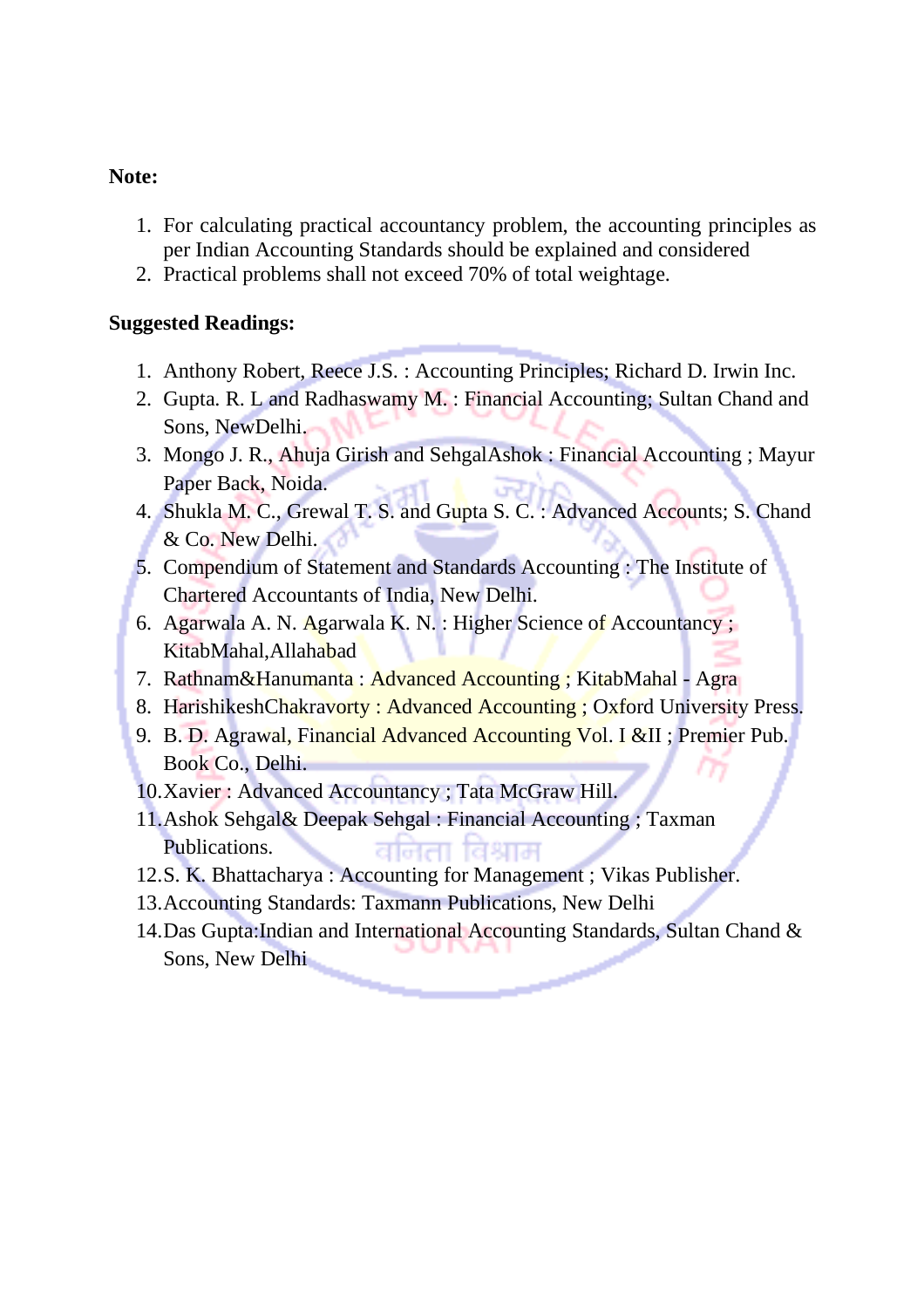# VEER NARMAD SOUTH GUJARAT UNIVERSITY First Year B.Com. (Semester -II)

**Statistics for Business II**  Course Code - CE 220 A

(Syllabus effective from Academic Year 2011-12 onwards)

| Unit           | <b>Course Contents (As per UGC Model Curriculum)</b>           | Weightage |
|----------------|----------------------------------------------------------------|-----------|
|                | <b>INTEGRATION:</b>                                            | 20%       |
|                | Concept of definite and indefinite integration of a function   |           |
|                | and integration of standard form $xn$ , $ax$ , $ex$ , logx.    |           |
| $\overline{2}$ | <b>PROBABILITY DISTRIBUTIONS:</b>                              | 25%       |
|                | Concept of discrete probability distribution, Binomial         |           |
|                | distribution, its properties and uses, Recurrent relation and  |           |
|                | Application, Poisson distribution, its properties, uses mean   |           |
|                | and variance and its application. Hypergeometric               |           |
|                | distribution with applications.                                |           |
| 3              | <b>PROBABILITY DISTRIBUTIONS:</b>                              | 25%       |
|                | Concept of continuous probability distribution, Normal         |           |
|                | distribution, its application                                  |           |
|                | STATISTICAL QUALITY CONTROL:                                   | 30%       |
|                | <b>Control Charts</b>                                          |           |
|                | Importance of statistical methods on industrial research and   |           |
|                | Practice.                                                      |           |
|                | Concept of statistical quality control (S.Q.C.) for attributes |           |
|                | and advantages.                                                |           |
|                | General theory control charts.                                 |           |
|                | Specification limits tolerance limits modified control limits  |           |
|                | and their inter relationship.                                  |           |
|                | Control charts for attributes: p, np and c charts.             |           |

## **Suggested Readings**:

1. Pavate D.C. Bhagwat : The Element Calculus : Popular Prakshan, Bombay

SURAT

- 2. Gupta S. P.: Statistical Method: S. Chand & Co., New Delhi.
- 3. Rohtgi V. K.: An introduction to probability theory and mathematical statistics: Wiley Estem Ltd.
- 4. Sancheti D. C. Kapoor V. K: Statistics: Sultan Chand & Sons, New Delhi.
- 5. Grant E.L.: Statistical Quality Control: Mc Graw Hill Books Co.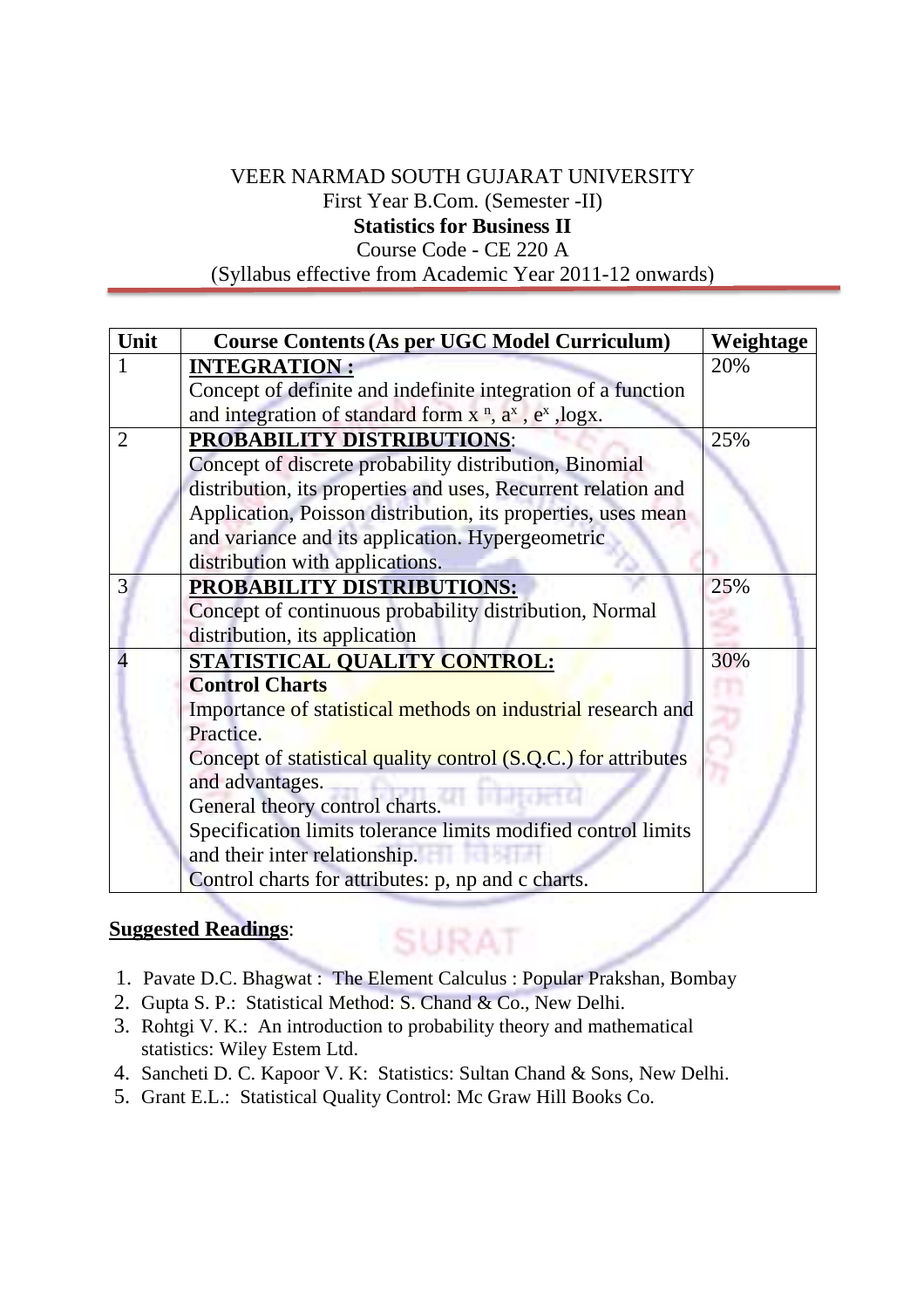# VEER NARMAD SOUTH GUJARAT UNIVERSITY First Year B.Com. (Semester -II) **Elements of Banking & Insurance II**  Course Code - CE 225 D

(Syllabus effective from Academic Year 2017-18 onwards)

## **Objective:**

To impart to the students the elementary knowledge of terminology, Concepts, definitions, procedures and principles in Banking andInsurance.

| Unit | <b>Course Contents</b>                                     | Weightage |
|------|------------------------------------------------------------|-----------|
|      | <b>Elements of Banking</b>                                 |           |
| 1    | <b>Cheque:</b>                                             | 25%       |
|      | Its meaning, Characteristics, Meaning of Crossing and      |           |
|      | endorsement, Clearing System-Traditional and three days    |           |
|      | clearing, MICR Cheque clearing, CTS (Cheque Truncation     |           |
|      | System)                                                    |           |
| 2    | <b>Different means of Remittances:</b>                     | 15%       |
|      | Demand Draft, Letter of Credit, Credit Card, Debit Card,   |           |
|      | ATM (Automated Teller Machine), Cheque Deposit             |           |
|      | Machine & Cash Deposit Machine, Online Banking ECS         |           |
|      | (Electronic clearing system), EFT(Electronic Funds         |           |
|      | Transfer)                                                  |           |
|      | <b>Computerization in Banking Field</b>                    |           |
| 3    | <b>Different Types of Accounts:</b>                        | 10%       |
|      | Current, Savings, Fixed Deposit                            |           |
|      | Accounts, Recurring and Non-Resident's Accounts.           |           |
|      | <b>Elements of Insurance</b>                               |           |
| 4    | <b>Marine Insurance:</b>                                   | 20%       |
|      | Definition of Marine Insurance Concept, procedure of       |           |
|      | taking marine policy, Warranties in marine Insurance,      |           |
|      | Types of warranties and Types of marine policies.          |           |
| 5    | <b>Fire Insurance:</b>                                     | 20%       |
|      | Definition of Fire Insurance contract, procedure of taking |           |
|      | fire policy, Types of fire insurance policies, Policy      |           |
|      | conditions – implied and express conditions.               |           |
| 6    | <b>Privatization in Insurance:</b>                         | 10%       |
|      | Concept, Merits & Demerits of Privatization.               |           |